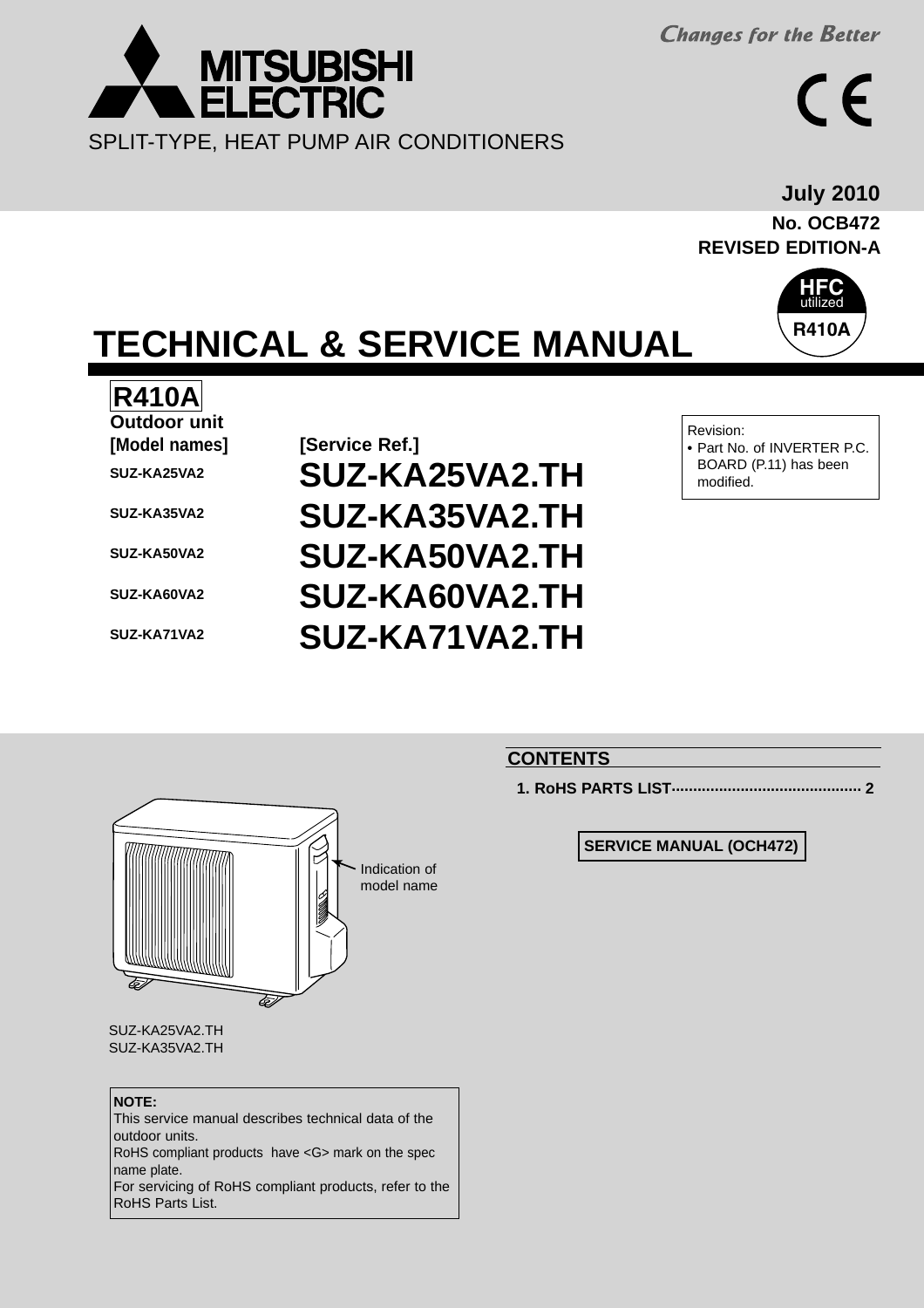## **1-1. OUTDOOR UNIT ELECTRICAL PARTS**

![](_page_1_Figure_3.jpeg)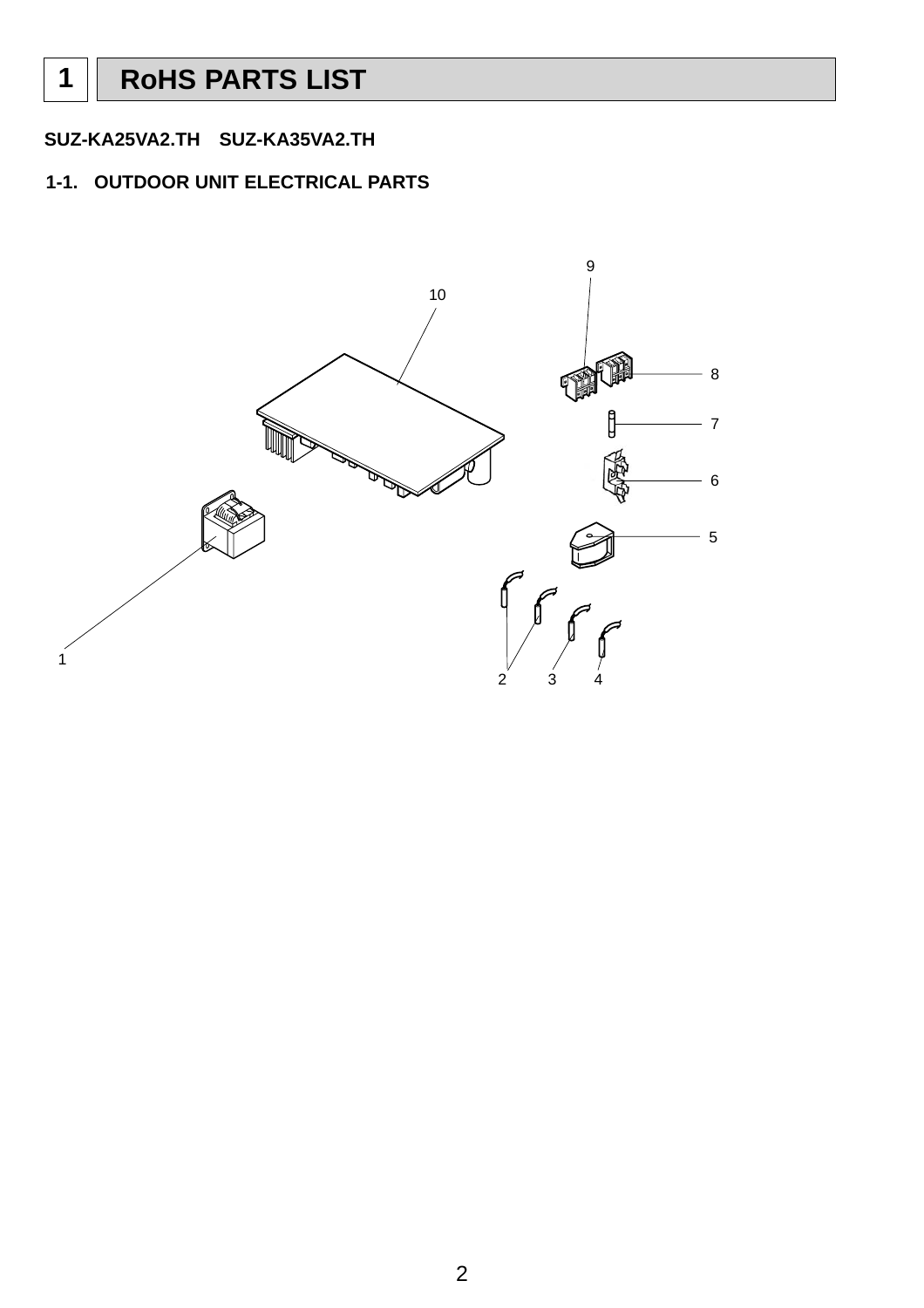## **1-1. OUTDOOR UNIT ELECTRICAL PARTS**

|                                |     |                             |                                                                | Symbol           |                      | Q'ty/unit     |                           |
|--------------------------------|-----|-----------------------------|----------------------------------------------------------------|------------------|----------------------|---------------|---------------------------|
| No.                            | SHO | Part No.                    | <b>Part Name</b>                                               | in Wiring        |                      | SUZ-KA-VA2.TH | <b>Remarks</b>            |
|                                | Y   |                             |                                                                | <b>Diagram</b>   | 25                   | 35            |                           |
| 1                              | G   | E12 838 337                 | <b>REACTOR</b>                                                 | L61              | 1                    | 1             |                           |
| $\mathbf{2}$                   | G   |                             | E12 C34 306 THERMISTOR SET                                     | <b>RT61,RT62</b> |                      |               | <b>DEFROST, DISCHARGE</b> |
| 3                              | G   |                             | <b>E12 927 308 AMBIENT TEMPERATURE THERMISTOR</b>              | <b>RT65</b>      |                      | 1             |                           |
| 4                              | G   | E12 C34 307                 | <b>OUTDOOR HEAT EXCHENGER</b><br><b>TEMPERATURE THERMISTOR</b> | <b>RT68</b>      |                      |               |                           |
| 5                              | G   | E12 C34 490 R.V. COIL       |                                                                | <b>21S4</b>      |                      |               |                           |
| 6                              | G   |                             | <b>E12 735 241 FUSE HOLDER</b>                                 |                  |                      |               |                           |
| 7                              | G   | E12 735 382   FUSE          |                                                                | F61              |                      | 1             | <b>T20AL250V</b>          |
| 8                              | G   |                             | E12 D69 374 TERMINAL BLOCK                                     | TB1              |                      |               | 3P                        |
| 9                              | G   |                             | E12 D70 374 TERMINAL BLOCK                                     | TB <sub>2</sub>  |                      | 1             | 3P                        |
| 10 <sup>°</sup>                | G   |                             | E17 612 451 INVERTER P.C. BOARD                                |                  |                      |               | Including heat sink       |
|                                | G   |                             | E17 614 451 INVERTER P.C. BOARD                                |                  |                      | 1             | and RT64                  |
| $\textcircled{\scriptsize{1}}$ | G I | E12 784 382 FUSE            |                                                                | F701,F801,F901   | $\blacktriangleleft$ | 1             | T3.15AL 250V              |
| $\circled{2}$                  | G I | <b>E12 661 385 VARISTOR</b> |                                                                | <b>NR61~NR64</b> |                      |               |                           |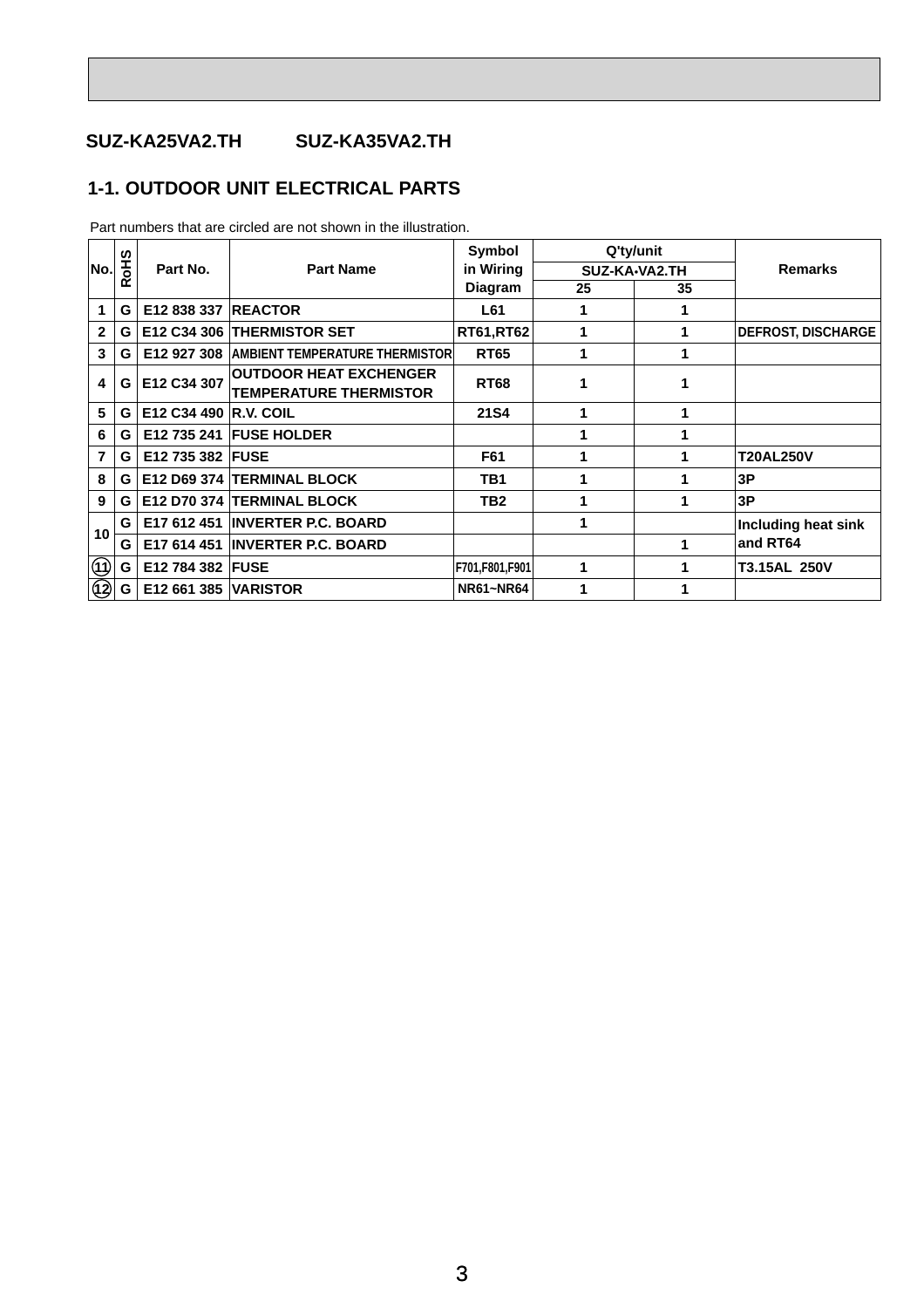## **1-2. OUTDOOR UNIT UNIT STRUCTURAL PARTS AND FUNCTIONAL PARTS**

![](_page_3_Picture_2.jpeg)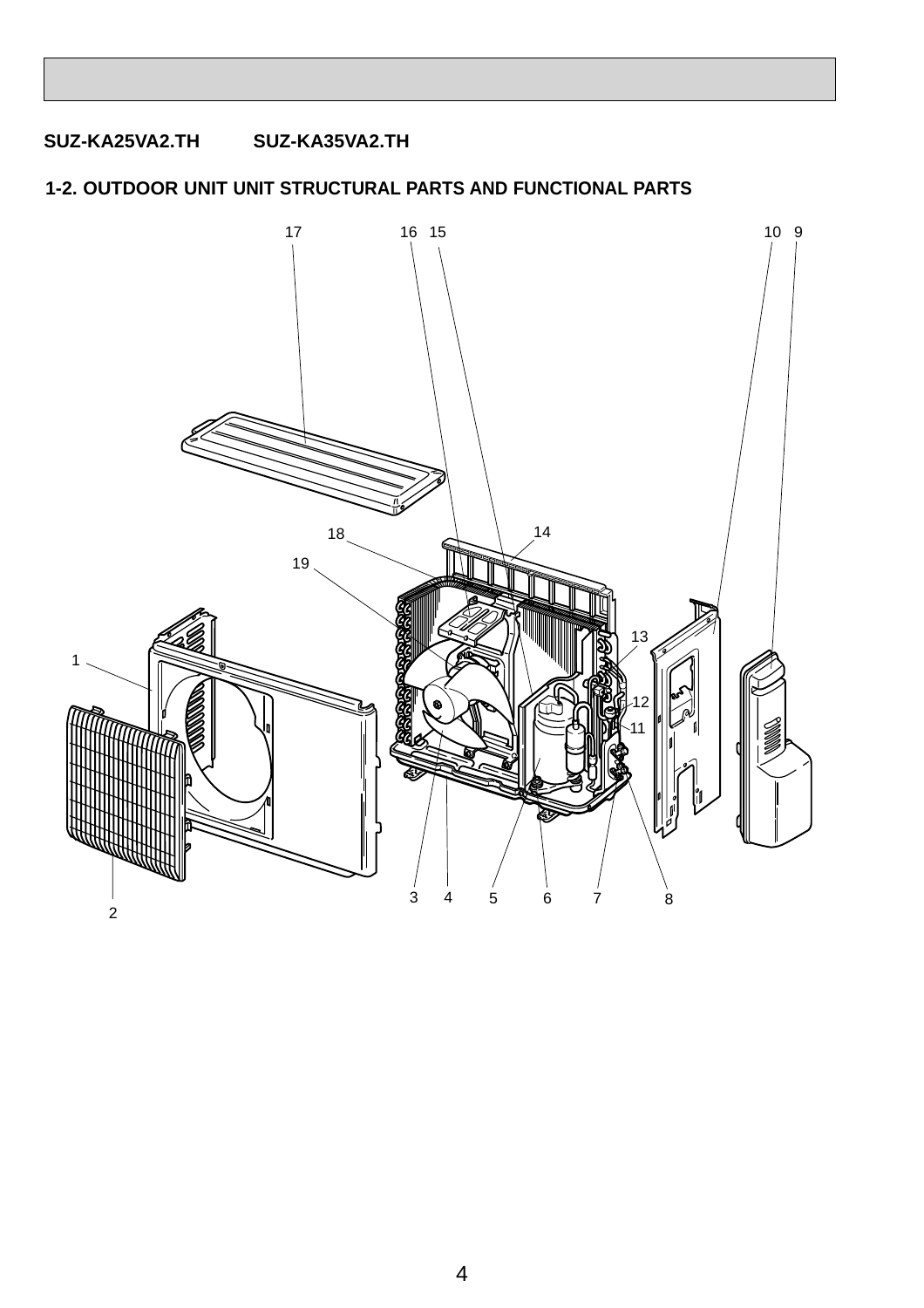## **1-2. OUTDOOR UNIT UNIT STRUCTURAL PARTS AND FUNCTIONAL PARTS**

|                                                                                       |     |                     | <b>Part Name</b>                   | Symbol     |    | Q'ty/unit      |                                             |  |
|---------------------------------------------------------------------------------------|-----|---------------------|------------------------------------|------------|----|----------------|---------------------------------------------|--|
| No.                                                                                   | SHO | Part No.            |                                    | in Wiring  |    | SUZ-KA-VA2.TH  | <b>Remarks</b>                              |  |
|                                                                                       | œ   |                     |                                    | Diagram    | 25 | 35             |                                             |  |
| 1                                                                                     | G   | E12 927 232 CABINET |                                    |            | 1  | 1              |                                             |  |
| $\mathbf{2}$                                                                          | G   | E12 927 521         | <b>GRILLE</b>                      |            | 1  | 1              |                                             |  |
| 3                                                                                     | G   | E12 927 501         | PROPELLER                          |            | 1  | 1              |                                             |  |
| 4                                                                                     | G   | E12 D69 290 BASE    |                                    |            | 1  | 1              |                                             |  |
| 5                                                                                     | G   |                     | E12 D69 900 COMPRESSOR             | <b>MC</b>  | 1  |                | KNB073FFDHC                                 |  |
|                                                                                       | G   |                     | E12 D70 900 COMPRESSOR             | <b>MC</b>  |    | 1              | KNB092FFAHC                                 |  |
| 6                                                                                     | G   |                     | E12 065 506 COMPRESSOR RUBBER SET  |            | 3  | 3              | <b>3 RUBBERS/SET</b>                        |  |
| $\overline{7}$                                                                        | G   |                     | E12 D69 661 STOP VALVE (GAS)       |            | 1  | 1              | ø9.52                                       |  |
| 8                                                                                     | G   |                     | E12 D58 662 STOP VALVE (LIQUID)    |            | 1  | 1              | ø6.35                                       |  |
| 9                                                                                     | G   |                     | E12 927 245 SERVICE PANEL          |            | 1  | 1              |                                             |  |
| 10                                                                                    | G   |                     | E12 927 233 BACK PANEL             |            | 1  | 1              |                                             |  |
| 11                                                                                    | G   |                     | E12 927 640 EXPANSION VALVE        |            | 1  | 1              |                                             |  |
| 12                                                                                    | G   |                     | E12 927 493 EXPANSION VALVE COIL   | <b>LEV</b> | 1  | 1              |                                             |  |
| 13                                                                                    | G   |                     | E12 D65 961 4-WAY VALVE            |            | 1  | 1              |                                             |  |
| 14                                                                                    | G   |                     | E12 B83 523 CONDENSER NET          |            | 1  |                |                                             |  |
|                                                                                       | G   |                     | <b>E12 929 523 CONDENSER NET</b>   |            |    | 1              |                                             |  |
|                                                                                       | G   |                     | <b>E12 D69 293 SEPARATOR</b>       |            | 1  |                |                                             |  |
| 15                                                                                    | G   |                     | E12 C34 293 SEPARATOR              |            |    | 1              |                                             |  |
| 16                                                                                    | G   |                     | E12 927 515 MOTOR SUPPORT          |            | 1  |                |                                             |  |
|                                                                                       | G   |                     | E12 929 515 MOTOR SUPPORT          |            |    | 1              |                                             |  |
| 17                                                                                    | G   | E12 927 297         | <b>TOP PANEL</b>                   |            | 1  | 1              |                                             |  |
|                                                                                       | G   |                     | E12 D69 630 OUTDOOR HEAT EXCHANGER |            | 1  |                |                                             |  |
| 18                                                                                    | G   |                     | E12 D70 630 OUTDOOR HEAT EXCHANGER |            |    | 1              |                                             |  |
| 19                                                                                    | G   |                     | E12 D69 301 OUTDOOR FAN MOTOR      | МF         | 1  | 1              | $RC0J50-T$                                  |  |
| $\overline{\overset{\textcircled{\footnotesize{0}}}{\textcircled{\footnotesize{2}}}}$ | G I |                     | E12 927 937 CAPILLARY TUBE         |            | 1  | 1              | $\varnothing$ 3.0 × $\varnothing$ 2.0 × 240 |  |
|                                                                                       | G   |                     | E12 735 936 CAPILLARY TUBE         |            |    | $\overline{2}$ | $\varnothing$ 3.0 × $\varnothing$ 1.8 × 600 |  |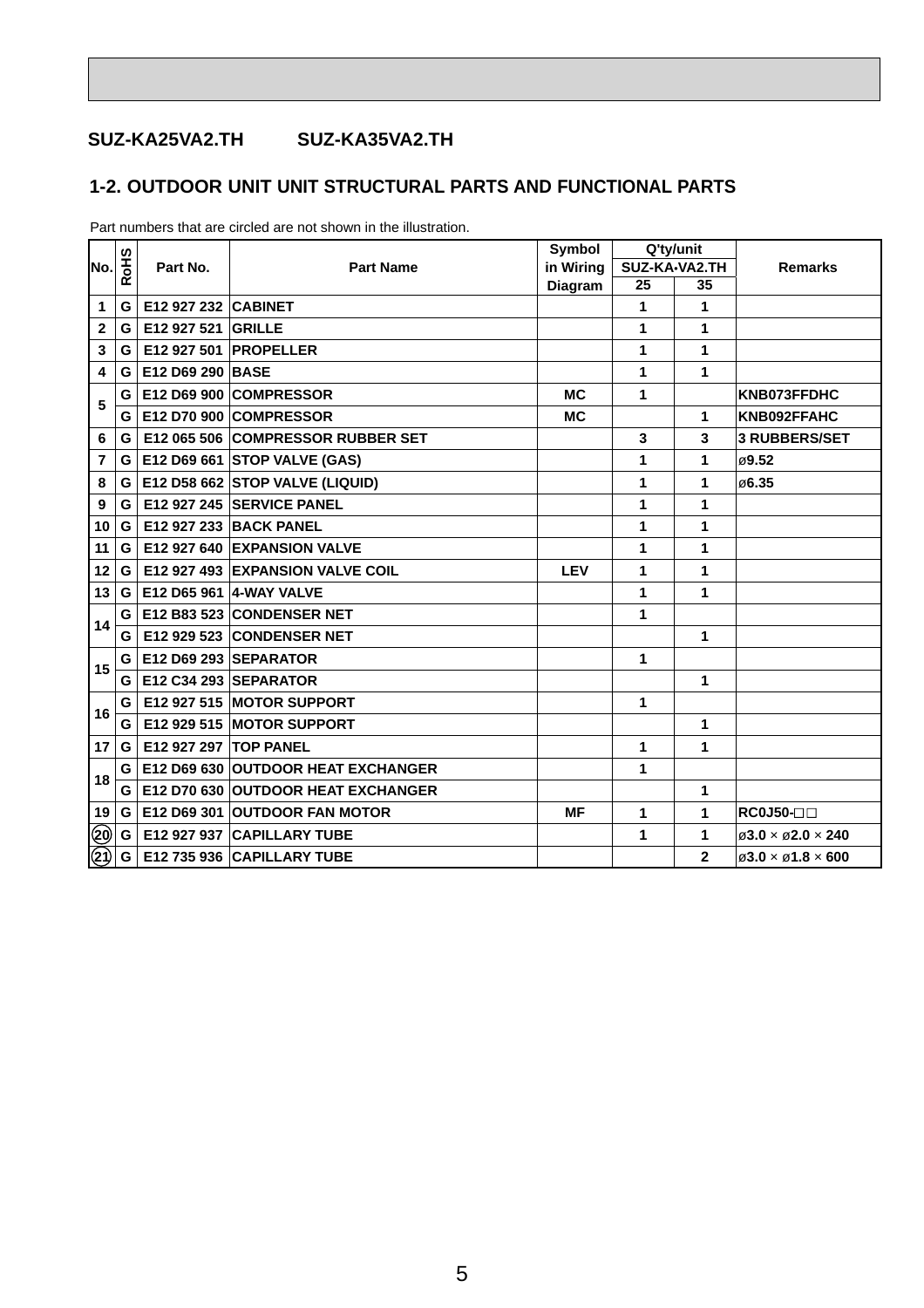#### **SUZ-KA50VA2.TH 1-3. OUTDOOR UNIT STRUCTURAL PARTS, ELECTRICAL PARTS AND FUNCTIONAL PARTS**

![](_page_5_Picture_1.jpeg)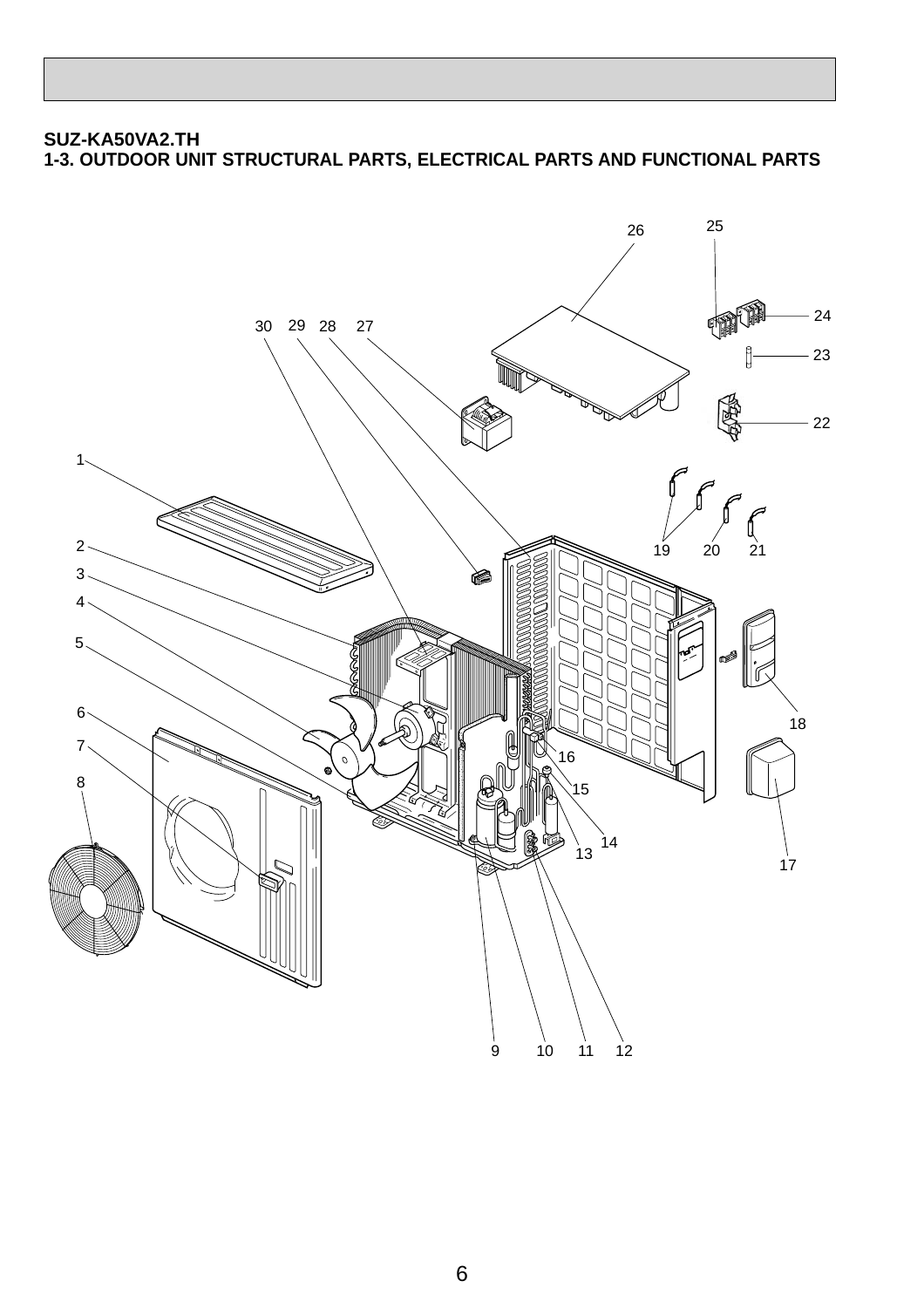## **1-3. OUTDOOR UNIT STRUCTURAL PARTS, ELECTRICAL PARTS AND FUNCTIONAL PARTS**

|                 | SHS |                            |                                                                | <b>Symbol</b>        | Q'ty/unit      |                                                          |
|-----------------|-----|----------------------------|----------------------------------------------------------------|----------------------|----------------|----------------------------------------------------------|
| lNo.l           | œ   | Part No.                   | <b>Part Name</b>                                               | in Wiring<br>Diagram | SUZ-KA50VA2.TH | <b>Remarks</b>                                           |
| 1               | G   | E12 819 297   TOP PANEL    |                                                                |                      | 1              |                                                          |
| $\mathbf{2}$    | G   |                            | <b>E12 851 630 OUTDOOR HEAT EXCHANGER</b>                      |                      | 1              |                                                          |
| 3               | G   | E12 938 301                | <b>OUTDOOR FAN MOTOR</b>                                       | ΜF                   | 1              | $RC0J60-$                                                |
| 4               | G   | E12 851 501                | <b>PROPELLER FAN</b>                                           |                      | 1              |                                                          |
| 5               | G   | E12 851 290 BASE           |                                                                |                      | 1              |                                                          |
| 6               | G   | <b>E12 819 232 CABINET</b> |                                                                |                      | 1              |                                                          |
| 7               | G   | E12 819 009 HANDLE         |                                                                |                      | 1              |                                                          |
| 8               | G   |                            | <b>E12 D84 521 FAN GUARD</b>                                   |                      | 1              |                                                          |
| 9               | G   |                            | E12 C34 506 COMPRESSOR RUBBER SET                              |                      | 3              | <b>3 RUBBERS/SET</b>                                     |
| 10              | G   |                            | E12 E05 900 COMPRESSOR                                         | МC                   | 1              | SNB130FGBHT                                              |
| 11              | G   |                            | E12 D58 661 STOP VALVE (GAS)                                   |                      | 1              | ø12.7                                                    |
| 12              | G   |                            | E12 D58 662 STOP VALVE (LIQUID)                                |                      | 1              | ⊘6.35                                                    |
| 13              | G   |                            | E12 851 640 EXPANSION VALVE                                    |                      | 1              |                                                          |
| 14              | G   |                            | <b>E12 D58 493 EXPANSION VALVE COIL</b>                        | <b>LEV</b>           | 1              |                                                          |
| 15              | G   | E12 D58 490 R.V. COIL      |                                                                | <b>21S4</b>          | 1              |                                                          |
| 16              | G   |                            | E12 C18 961 4-WAY VALVE                                        |                      | 1              |                                                          |
| 17              | G   |                            | <b>E12 819 650 VALVE COVER</b>                                 |                      | 1              |                                                          |
| 18              | G   |                            | E12 819 245 SERVICE PANEL                                      |                      | 1              |                                                          |
| 19              | G   |                            | E12 D58 306 THERMISTOR SET                                     | <b>RT61,RT62</b>     | 1              | <b>DEFROST, DISCHARGE</b>                                |
| 20              | G   |                            | <b>E12 D58 309 AMBIENT TEMPERATURE THERMISTOR</b>              | <b>RT65</b>          | 1              |                                                          |
| 21              | G   | E12 C34 307                | <b>OUTDOOR HEAT EXCHANGER</b><br><b>TEMPERATURE THERMISTOR</b> | <b>RT68</b>          | 1              |                                                          |
| 22              | G   |                            | E12 735 241   FUSE HOLDER                                      |                      | 1              |                                                          |
| 23              | G   | E12 735 382 FUSE           |                                                                | F61                  | 1              | <b>T20AL250V</b>                                         |
| 24              | G   |                            | E12 927 374 TERMINAL BLOCK                                     | TB1                  | 1              | 3P                                                       |
| 25              | G   |                            | E12 D69 374 TERMINAL BLOCK                                     | TB <sub>2</sub>      | 1              | 3P                                                       |
| 26              | G   |                            | E17 616 451 INVERTER P.C. BOARD                                |                      | 1              | Including heatsink and RT64                              |
| 27              | G   | <b>E12 D58 337 REACTOR</b> |                                                                | L61                  | 1              |                                                          |
| 28              | G   |                            | E12 D58 233 BACK PANEL (OUT)                                   |                      | 1              |                                                          |
| 29              | G   | E12 817 009 HANDLE         |                                                                |                      | 1              |                                                          |
| 30              | G   |                            | E12 851 515 MOTOR SUPPORT                                      |                      | 1              |                                                          |
| $\mathbf{(31)}$ | G   |                            | E12 851 936 CAPILLARY TUBE (TAPER PIPE)                        |                      | 1              | $\varnothing$ 3.6 $\times$ $\varnothing$ 2.4 $\times$ 50 |
| $\mathbf{32}$   | G   | E12 784 382 FUSE           |                                                                | F701,801,901         | 1              | T3.15AL250V                                              |
| (33)            | G   | E12 661 385 VARISTOR       |                                                                | <b>NR61-64</b>       | 1              |                                                          |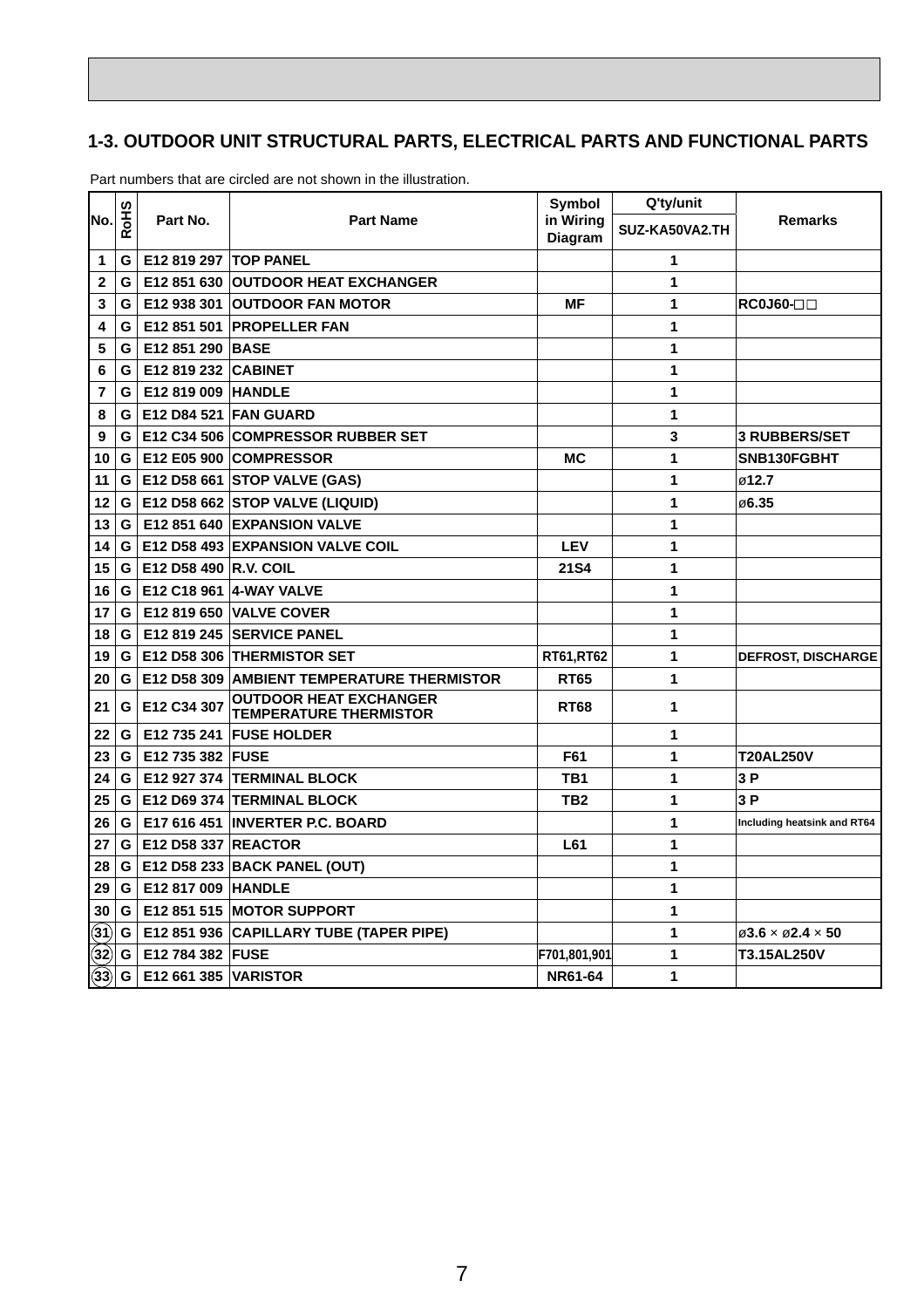## **SUZ-KA60VA2.TH 1-4. OUTDOOR UNIT STRUCTURAL PARTS, ELECTRICAL PARTS AND FUNCTIONAL PARTS**

![](_page_7_Picture_1.jpeg)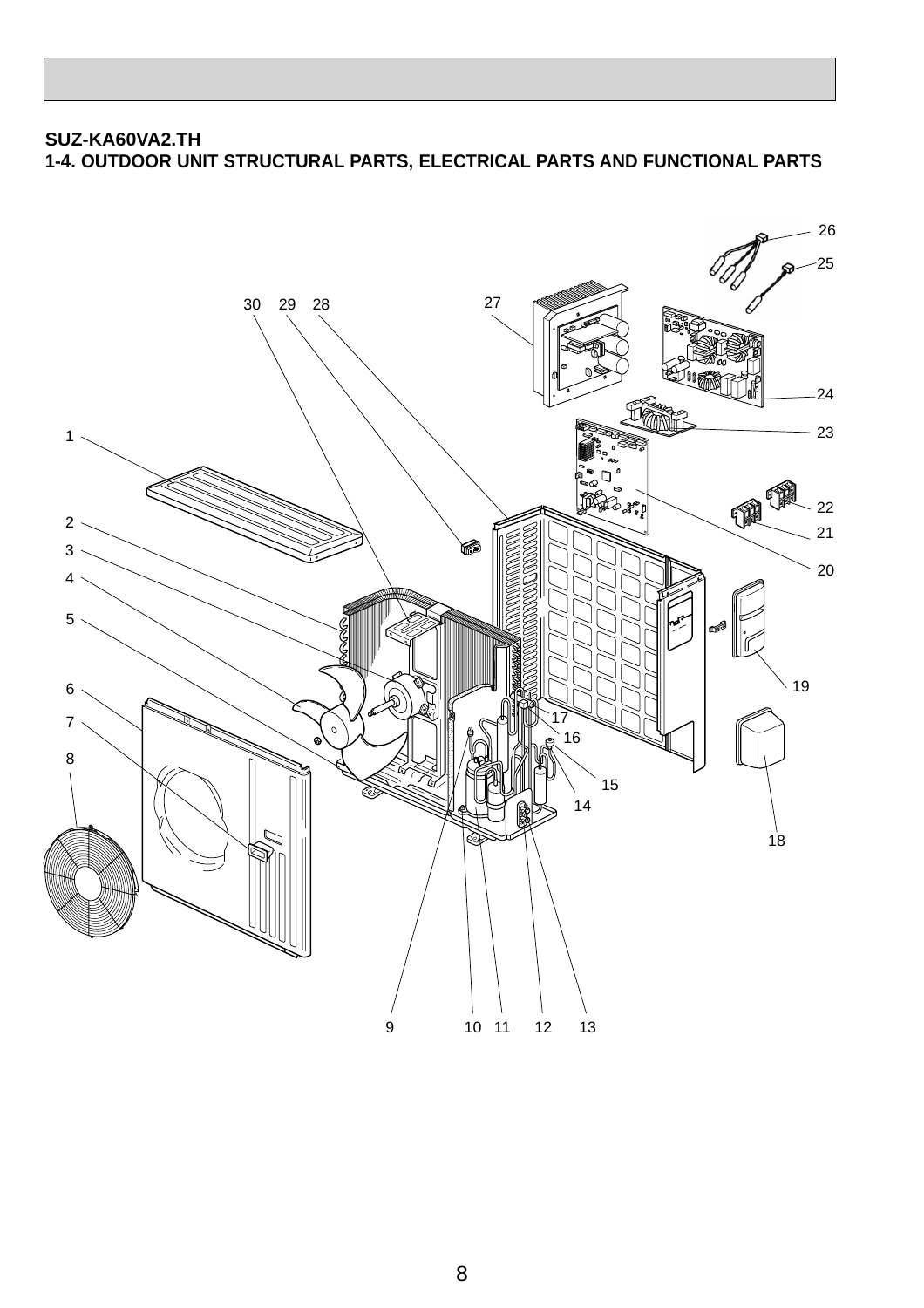## **1-4. OUTDOOR UNIT STRUCTURAL PARTS, ELECTRICAL PARTS AND FUNCTIONAL PARTS**

|             |          |                              |                                                     | Symbol               | Q'ty/unit      |                                                          |
|-------------|----------|------------------------------|-----------------------------------------------------|----------------------|----------------|----------------------------------------------------------|
| No.         | SHO<br>α | Part No.                     | <b>Part Name</b>                                    | in Wiring<br>Diagram | SUZ-KA60VA2.TH | <b>Remarks</b>                                           |
| 1           | G        | <b>E12 819 297 TOP PANEL</b> |                                                     |                      | 1              |                                                          |
| $\mathbf 2$ | G        | E12 851 630                  | <b>OUTDOOR HEAT EXCHANGER</b>                       |                      | 1              |                                                          |
| 3           | G        | E12 938 301                  | <b>OUTDOOR FAN MOTOR</b>                            | ΜF                   | 1              | $RC0J60-$                                                |
| 4           | G        | E12 851 501                  | <b>PROPELLER FAN</b>                                |                      | 1              |                                                          |
| 5           | G        | E12 851 290 BASE             |                                                     |                      | 1              |                                                          |
| 6           | G        | E12 819 232 CABINET          |                                                     |                      | 1              |                                                          |
| 7           | G        | E12 819 009 HANDLE           |                                                     |                      | 1              |                                                          |
| 8           | G        |                              | <b>E12 D84 521 FAN GUARD</b>                        |                      | 1              |                                                          |
| 9           | G        |                              | E12 853 646 HIGH PRESSURE SWITCH                    | <b>HPS</b>           | 1              |                                                          |
| 10          | G        |                              | E12 C34 506 COMPRESSOR RUBBER SET                   |                      | 3              | <b>3 RUBBERS/SET</b>                                     |
| 11          | G        |                              | E12 E05 900 COMPRESSOR                              | МC                   | 1              | SNB130FGBHT                                              |
| 12          | G        |                              | E12 819 661 STOP VALVE (GAS)                        |                      | 1              | ø15.88                                                   |
| 13          | G        |                              | E12 821 662 STOP VALVE (LIQUID)                     |                      | 1              | ⊘6.35                                                    |
| 14          | G        |                              | E12 851 640 EXPANSION VALVE                         |                      | 1              |                                                          |
| 15          | G        |                              | <b>E12 851 493 EXPANSION VALVE COIL</b>             | <b>LEV</b>           | 1              |                                                          |
| 16          | G        | E12 D02 490 R.V. COIL        |                                                     | <b>21S4</b>          | 1              |                                                          |
| 17          | G        |                              | E12 C18 961 4-WAY VALVE                             |                      | 1              |                                                          |
| 18          | G        |                              | <b>E12 819 650 VALVE COVER</b>                      |                      | 1              |                                                          |
| 19          | G        |                              | E12 819 245 SERVICE PANEL                           |                      | 1              |                                                          |
| 20          | G        |                              | E17 618 450 OUTDOOR ELECTRONIC CONTROL P.C. BOARD   |                      | 1              |                                                          |
| 21          | G        |                              | E12 D69 374 TERMINAL BLOCK                          | TB <sub>2</sub>      | 1              | 3Р                                                       |
| 22          | G        |                              | E12 935 374 TERMINAL BLOCK                          | TB1                  | 1              | 3Р                                                       |
| 23          | G        | <b>E12 851 337 REACTOR</b>   |                                                     | L                    | 1              |                                                          |
| 24          | G        |                              | E12 935 444 NOISE FILTER P.C. BOARD                 |                      | 1              |                                                          |
| 25          | G        |                              | <b>E12 935 309   AMBIENT TEMPERATURE THERMISTOR</b> | <b>RT65</b>          | 1              |                                                          |
| 26          | G        |                              | E12 851 308 THERMISTOR SET                          | RT61,RT62,RT68       | 1              | <b>DEFROST, DISCHARGE<br/>OUTDOOR HEAT EXCHANGER</b>     |
| 27          | G        |                              | E12 B79 440 POWER BOARD                             |                      | 1              | Including heatsink and RT64                              |
| 28          | G        |                              | E12 D58 233 BACK PANEL (OUT)                        |                      | 1              |                                                          |
| 29          | G        | E12 817 009 HANDLE           |                                                     |                      | 1              |                                                          |
| 30          | G        |                              | <b>E12 851 515 MOTOR SUPPORT</b>                    |                      | 1              |                                                          |
| 31)         | G        | E12 784 382   FUSE           |                                                     | F801                 | 1              | T3.15AL 250V                                             |
| (32)        | G        | E12 B79 382 FUSE             |                                                     | F911                 | 1              | <b>T1AL 250V</b>                                         |
| (33)        | G        |                              | <b>E12 977 385 FUSE &amp; VARISTOR</b>              | <b>F64,NR64</b>      | 1              |                                                          |
| (34)        | G        |                              | E12 851 936 CAPILLARY TUBE (TAPER PIPE)             |                      | 1              | $\varnothing$ 3.6 $\times$ $\varnothing$ 2.4 $\times$ 50 |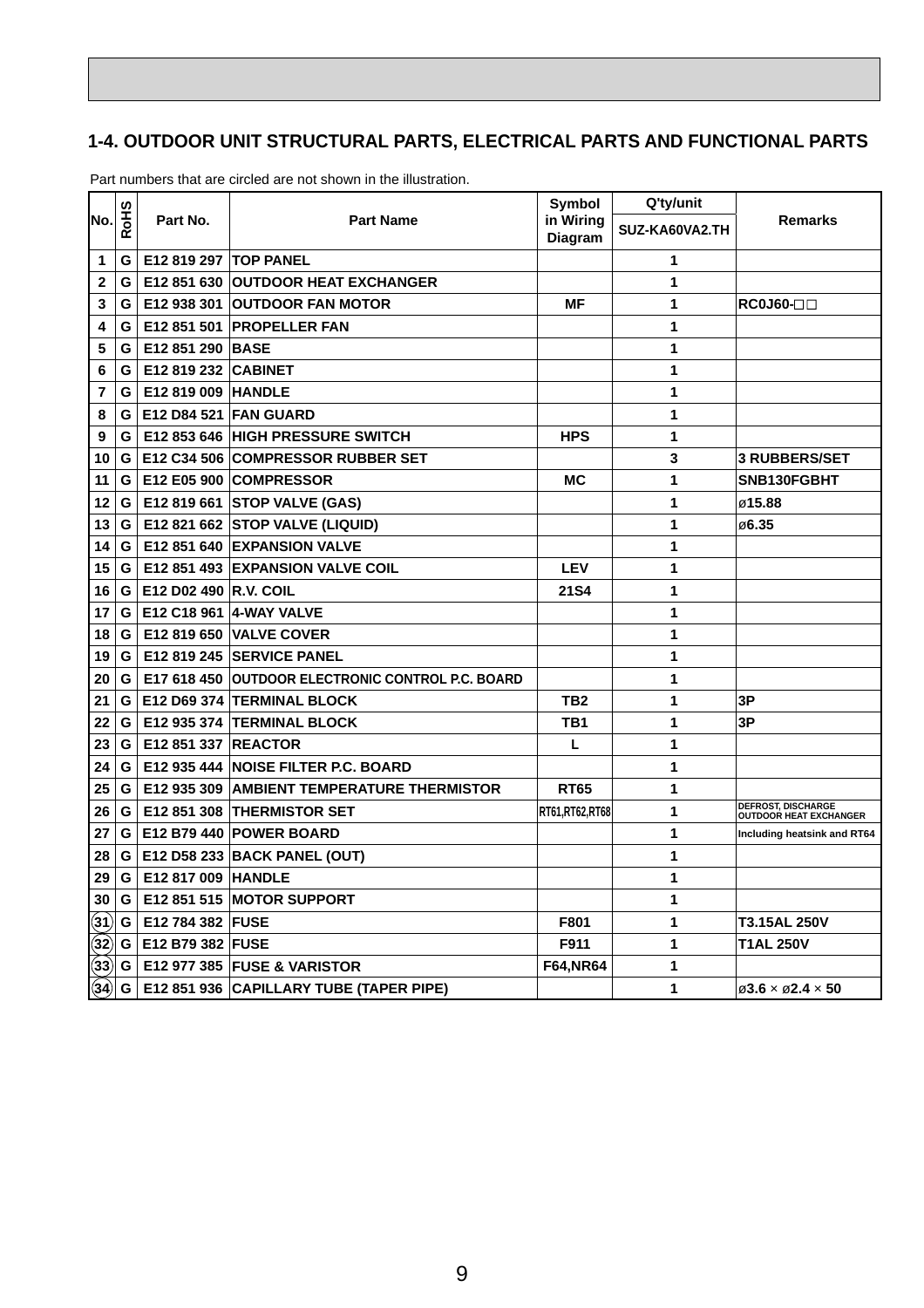## **SUZ-KA71VA2.TH 1-5. OUTDOOR UNIT STRUCTURAL PARTS, ELECTRICAL PARTS AND FUNCTIONAL PARTS**

![](_page_9_Picture_1.jpeg)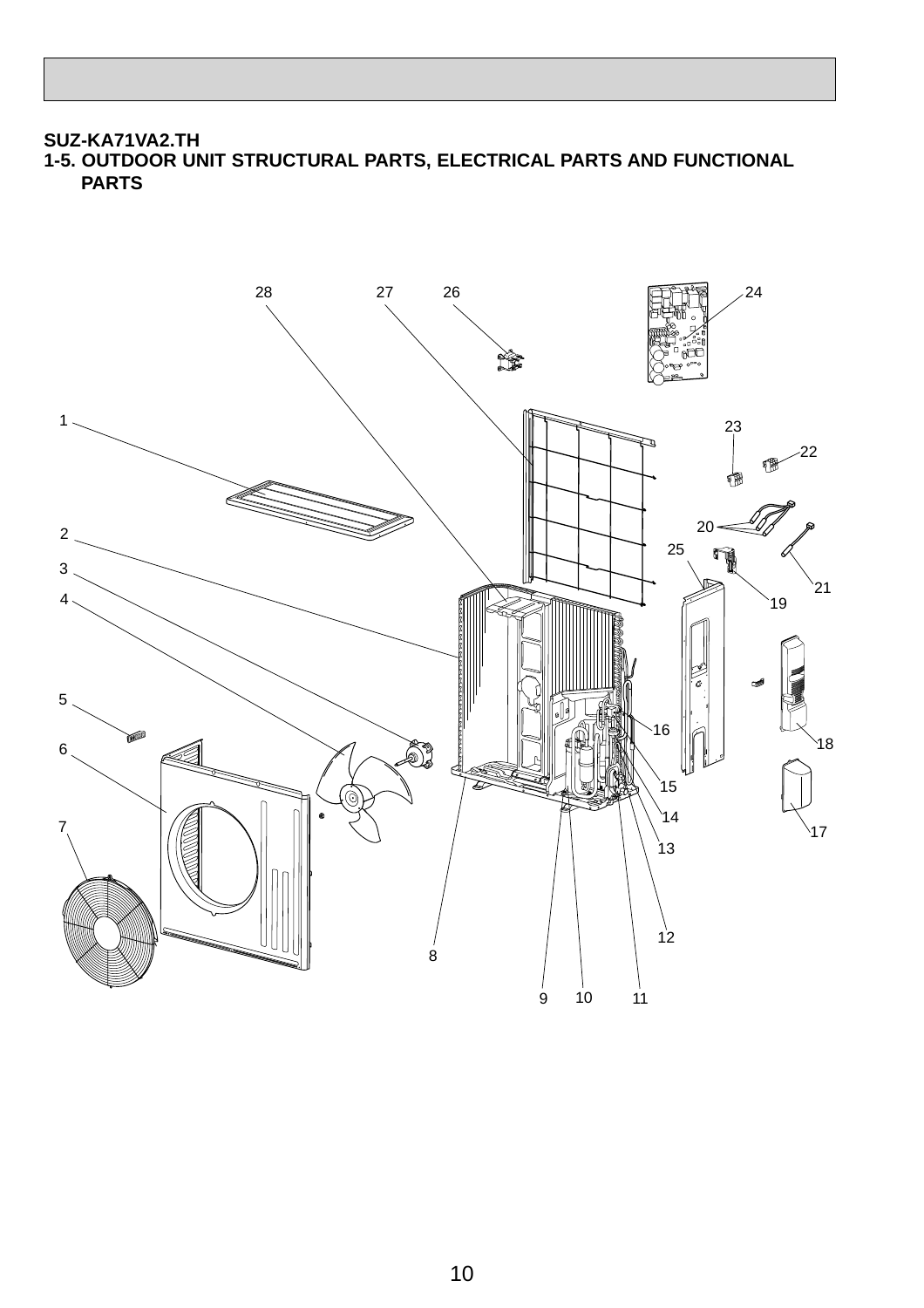#### **1-5. OUTDOOR UNIT STRUCTURAL PARTS, ELECTRICAL PARTS AND FUNCTIONAL PARTS**

|                         |             |                                   |                                                   | Symbol                      | Q'ty/unit      |                                                                            |
|-------------------------|-------------|-----------------------------------|---------------------------------------------------|-----------------------------|----------------|----------------------------------------------------------------------------|
| lNo.l                   | <b>RoHS</b> | Part No.                          | <b>Part Name</b>                                  | in Wiring<br><b>Diagram</b> | SUZ-KA71VA2.TH | <b>Remarks</b>                                                             |
| 1                       | G           | <b>E12 F28 297  TOP PANEL</b>     |                                                   |                             | 1              |                                                                            |
| $\mathbf{2}$            | G           |                                   | <b>E12 F29 630 OUTDOOR HEAT EXCHANGER</b>         |                             | 1              |                                                                            |
| 3                       | G           | E12 F28 301                       | <b>OUTDOOR FAN MOTOR</b>                          | МF                          | 1              | $RC0J60- \square\square$                                                   |
| 4                       | G           | E12 F28 501                       | <b>PROPELLER</b>                                  |                             | 1              |                                                                            |
| 5                       | G           | E12 817 009                       | <b>HANDLE</b>                                     |                             | 1              |                                                                            |
| 6                       | G           | <b>E12 F28 232 CABINET</b>        |                                                   |                             | 1              |                                                                            |
| 7                       | G           |                                   | <b>E12 F73 521 FAN GUARD</b>                      |                             | 1              |                                                                            |
| 8                       | G           | E12 F28 290 BASE                  |                                                   |                             | 1              |                                                                            |
| 9                       | G.          |                                   | <b>E12 C34 506 COMPRESSOR RUBBER SET</b>          |                             | 3              | <b>3 RUBBERS/SET</b>                                                       |
| 10                      | G.          |                                   | E12 F29 900 COMPRESSOR                            | МC                          | 1              | SNB172FEKMT                                                                |
| 11                      | G l         |                                   | E12 F28 661 STOP VALVE (GAS)                      |                             | 1              | ø15.88                                                                     |
| 12                      | G.          |                                   | E12 F29 662 STOP VALVE (LIQUID)                   |                             | 1              | ⊘9.52                                                                      |
| 13                      | G.          |                                   | E12 853 640 EXPANSION VALVE                       |                             | 1              |                                                                            |
| 14                      | G.          |                                   | <b>E12 F28 493 EXPANSION VALVE COIL</b>           | <b>LEV</b>                  | 1              |                                                                            |
| 15                      | G.          | E12 F28 490 R.V. COIL             |                                                   | 21S4                        | 1              |                                                                            |
| 16                      | G.          | E12 C18 961                       | <b>4-WAY VALVE</b>                                |                             | 1              |                                                                            |
| 17                      | G           | E12 F28 650                       | <b>IVALVE COVER</b>                               |                             | 1              |                                                                            |
| 18                      | G           |                                   | E12 F28 245 SERVICE PANEL                         |                             | 1              |                                                                            |
| 19                      | G           |                                   | E12 F28 079 THERMO HOLDER                         |                             | 1              |                                                                            |
| 20                      | G           |                                   | <b>E12 F28 308 THERMISTOR SET</b>                 | RT61,RT62,<br><b>RT68</b>   | 1              | DEFROST, DISCHARGE,<br><b>OUTDOOR HEAT</b><br><b>EXCHANGER TEMPERATURE</b> |
| 21                      | G           |                                   | <b>E12 F28 309 AMBIENT TEMPERATURE THERMISTOR</b> | <b>RT65</b>                 | 1              |                                                                            |
| 22                      | G.          |                                   | E12 F29 374 TERMINAL BLOCK                        | TB1                         | 1              | 3P                                                                         |
| 23                      | G.          |                                   | E12 F28 374 TERMINAL BLOCK                        | TB2                         | 1              | 3P                                                                         |
| 24                      | G           |                                   | E17 620 451 INVERTER P.C. BOARD                   |                             | 1              | Including heat sink<br>and RT64                                            |
| 25                      | G           |                                   | E12 F28 233   BACK PANEL (OUT)                    |                             | 1              |                                                                            |
| 26                      | G           | <b>E12 F28 337 REACTOR</b>        |                                                   | L                           | 1              |                                                                            |
| 27                      | G.          |                                   | E12 F28 523 CONDENSER NET                         |                             | 1              |                                                                            |
| 28                      | G.          |                                   | E12 F28 515 MOTOR SUPPORT                         |                             | 1              |                                                                            |
| $\mathbf{\widehat{29}}$ | G           |                                   | E12 527 936 CAPILLARY TUBE                        |                             | 1              | $\varnothing$ 4.0 $\times$ $\varnothing$ 2.4 $\times$ 100                  |
| 30                      | G I         | E12 C67 382 FUSE                  |                                                   | F601,880,901                | 1              | T3.15A L250V                                                               |
| 31)                     | G l         | E12 F28 382 FUSE                  |                                                   | F62                         | 1              | <b>T2.0A L250V</b>                                                         |
| (32)                    |             | <b>G   E12 A45 385   VARISTOR</b> |                                                   | <b>NR601</b>                | 1              |                                                                            |
| (33)                    | G           |                                   | E12 F28 527 HEATER ASSEMBLY                       |                             | 1              |                                                                            |